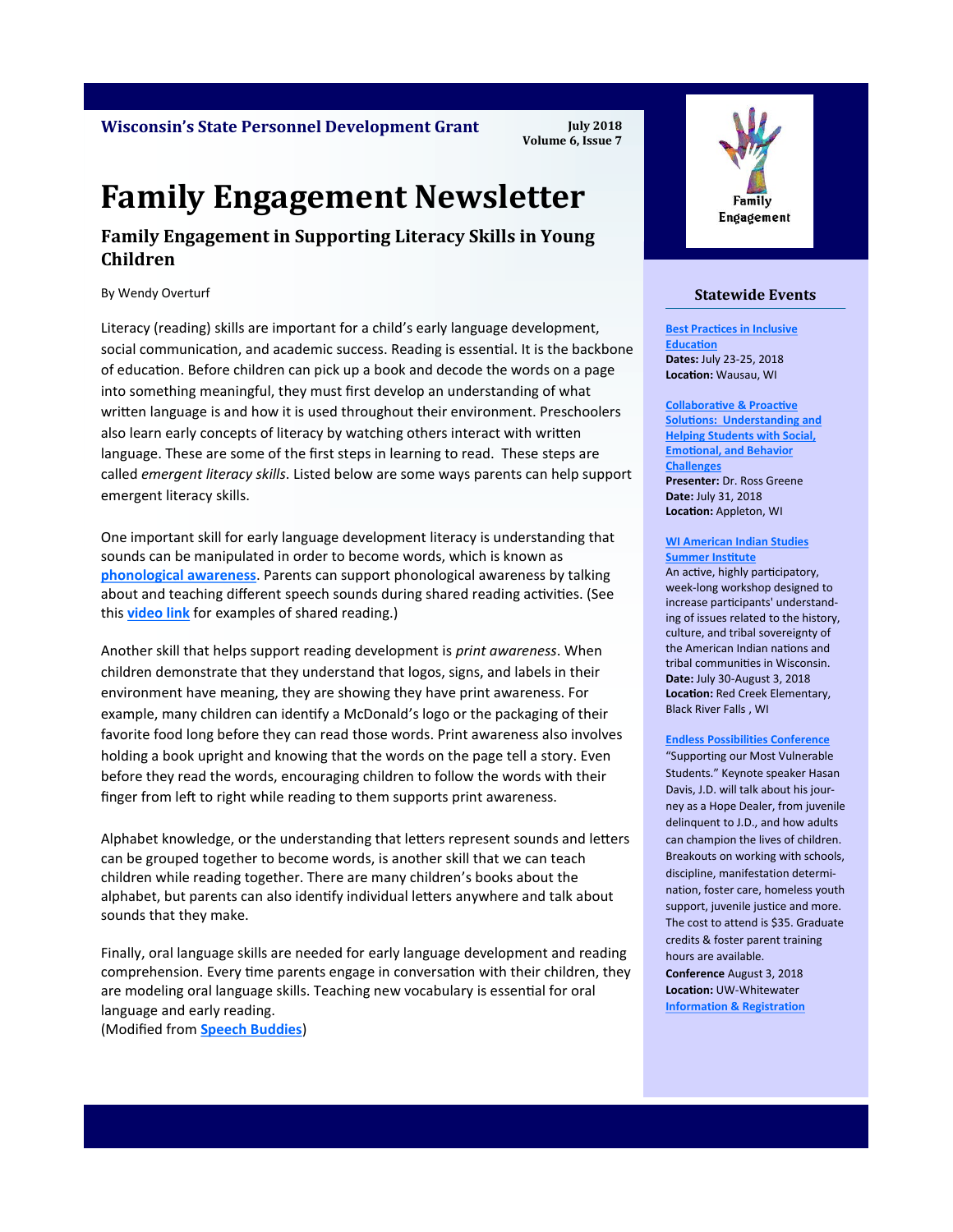### **Statewide Events**

#### **Wisconsin Statewide Parent Educator Initiative (WSPEI) Training Opportunities for Families of Children with Disabilities-2018-2019**

**Parents in Partnership (PIP**) is a statewide program which deepens the ability of families and educators to improve outcomes for students with disabilities. PIP is a leadership development training for parents who have children with disabilities ages 6-14 that takes place over five weekend sessions during the year. For more information about PIP and for the locations and dates for the 2018-2019 PIP trainings visit: **[the website.](http://wspei.org/families/yippe.php)**

#### **29th [Annual Children Come First](http://www.ccfconference.org/)  [Conference](http://www.ccfconference.org/)**

The 2018 conference theme is: Collaboration. We're excited to welcome Dr. Ross W. Greene and Dr. Tina R. Goldstein as our 2018 keynote speakers. **Date:** November 12-13, 2018 **Location:** Glacier Canyon Lodge at Wilderness Resort, Wisconsin Dells, WI

#### **[Employing Young Adults with Barriers:](file:///C:/Users/cstagge.FACETS/Desktop/Event Info - English.pdf)  [Finding Workforce Solutions –](file:///C:/Users/cstagge.FACETS/Desktop/Event Info - English.pdf) A [Community Forum –](file:///C:/Users/cstagge.FACETS/Desktop/Event Info - English.pdf) Milwaukee, [Wisconsin](file:///C:/Users/cstagge.FACETS/Desktop/Event Info - English.pdf)**

Businesses have workforce needs and young adults with disabilities and other barriers have the skills and the desire to work. Join the discussion to help identify how to make these connections. This is a no cost event and includes dinner. Date: September 19, 2018 **Location:** Botanas , Milwaukee, WI

**[EVENT INFORMATION IN SPANISH](file:///C:/Users/cstagge.FACETS/Desktop/Event Info - Spanish.pdf)**



**"One benefit of Summer was that each day we had more light to read by."**

 *-Jeanette Walls, The Glass Castle*

# **At Home Learning Strategies**



The school bell may stop ringing, but summer is a great time for all kinds of learning opportunities for kids. **[Reading Rockets](http://www.readingrockets.org/article/get-ready-summer-ideas-teachers-share-families)** has packed a virtual beach bag full of activities to launch students to fun, enriching summertime experiences.

### **[Ideas for Summer reading fun](http://www.readingrockets.org/article/23428#reading)  [Ideas for active Summer learning](http://www.readingrockets.org/article/23428#learning)  [Online activities for families](http://www.readingrockets.org/article/23428#online)**



**[PBS KIDS Lab](http://pbskids.org/lab)**: offers the newest educational games, activities and mobile apps, for kids Pre-K to grade 3.

**[National Geographic Kids:](http://kids.nationalgeographic.com/)** This website has an abundance of great videos and activities as well as games and stories.

**[NASA Kids Club:](https://www.nasa.gov/kidsclub/index.html)** A place to play games and learn about NASA through interactive explorations.



**[Discovery Kids](http://discoverykids.com/explore/)**: Video, games and activities to explore dinosaurs, sharks, space, pets, history and more.



**[My Wonderful World](http://www.smithsonianeducation.org/mywonderfulworld/)**: Explore this tour created by Smithsonian experts for learning about the seven continents of our world.

**[Time for Kids](http://www.timeforkids.com/)**: An online weekly magazine written for kids, fun games (The Great State Race), and news from around the world. There are editions for K-6th Grade.

#### **[Milestone Tracker](https://www.cdc.gov/ncbddd/actearly/milestones-app.html)**

Milestones matter! Track your child's milestones from age 2 months to 5 years with this easy-to-use illustrated checklist. The tracker provides tips for encouraging your child's development especially in the area of language development. Photos and videos in this app illustrate each milestone and make tracking them for your child easy and fun!

### *Family activities that promote literacy*



#### **Alphabet Hunt in the Backyard (or when taking a walk.)**

Look for things that begin with each letter of the alphabet. For example, A--ant; B--bark; C--clover; D--dragonfly, etc. Can you find the whole alphabet?



#### **Recipe for Success**

Read a recipe together. Plan a grocery list. Shop for ingredients. Cook! **[21 Fun & Delicious Recipes You Can Make with Your Kids](https://www.buzzfeed.com/melissaharrison/cooking-with-kids?utm_term=.xtng1eNXv#.srmlgXxVJ)**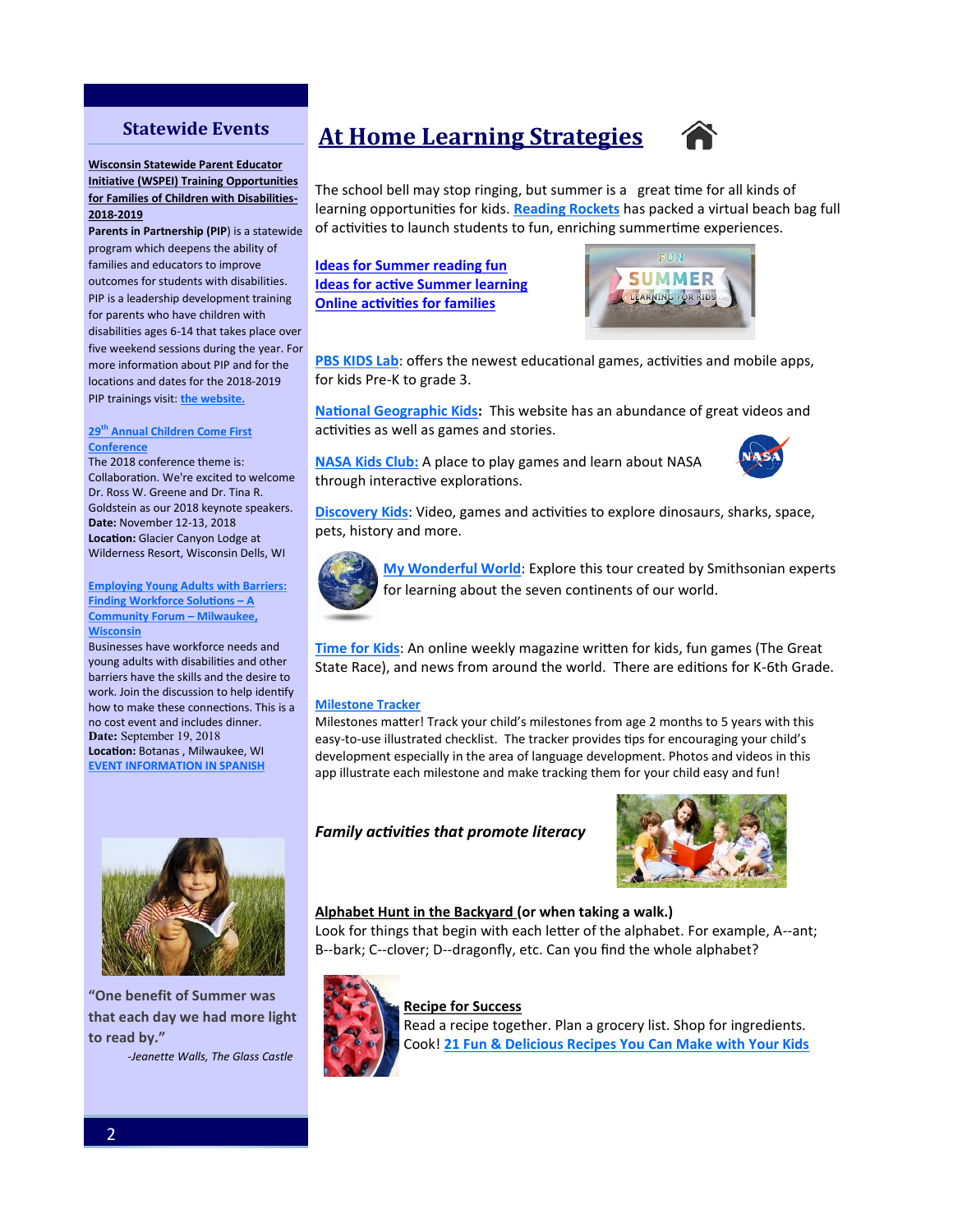# **Online Resources: Speech and Language**

#### **[Center for Parent Information and Resources](http://www.parentcenterhub.org/repository/speechlanguage/)**

This website provides fact sheets about milestones of typical speech and language development. It also provides information about speech and language impairments and provides links to many other resources related to speech and language development.

#### **[The National Institute on Deafness and Other Communication Disorders \(NIDCD\)](https://www.nidcd.nih.gov/health/voice-speech-and-language)**

The National Institute on Deafness and Other Communication Disorders (NIDCD), part of the National Institutes of Health (NIH), conducts and supports research in the normal and disordered processes of hearing, balance, taste, smell, voice, speech, and language.

#### **[Wisconsin Department of Public Instruction](https://dpi.wi.gov/sped/program/speech-language)**

This site outlines services for students with speech and language disabilities. There is information on eligibility criteria as well as links to other resources on the web.

#### **American Speech-Language-[Hearing Association](http://www.asha.org/public/speech/development/Parent-Stim-Activities.htm)**

This link provides information about activities to encourage speech and language development as well as information related to typical speech and language development.

#### **[The Stuttering Foundation](http://www.stutteringhelp.org/)**

This foundation provides free online resources, services and support to those who stutter and their families, as well as support for research into the causes of stuttering.

#### **[icommunicate](http://www.icommunicatetherapy.com/child-speech-language/)**

The website contains information relating to speech and language difficulties, child development, milestones, autism, apraxia, hearing impairments, stuttering and stammering, and dyslexia and literacy difficulties. It also has links to many more resources related to speech and language.

#### **[U.S. Department of Education](https://www2.ed.gov/parents/academic/help/reader/index.html)**

This is a very comprehensive site offering information on language development activities for children from infancy to age six. These are activities parents can do with their children that not only promote language development but also to assist in helping children learn to read.

#### **[Free Online Speech and Language Apps for Kids](https://www.speechbuddy.com/blog/games-and-activities/6-free-online-speech-therapy-resources/)**

This site has provides link to free online apps that offer parents a way to refine and practice their child's speech and language skills at home.

#### **[Summer Reading Lists for Reluctant Readers](https://www.understood.org/en/school-learning/learning-at-home/encouraging-reading-writing/summer-reading-lists?utm_campaign=partner&utm_source=rrockets&utm_medium=email&utm_content=extra)**

During the summer, many children won't get the reading practice that they get in school. But books that engage the imagination can motivation to keep up skills until school starts again. The website gives some lists of books to captivate reluctant readers, no matter what their age.













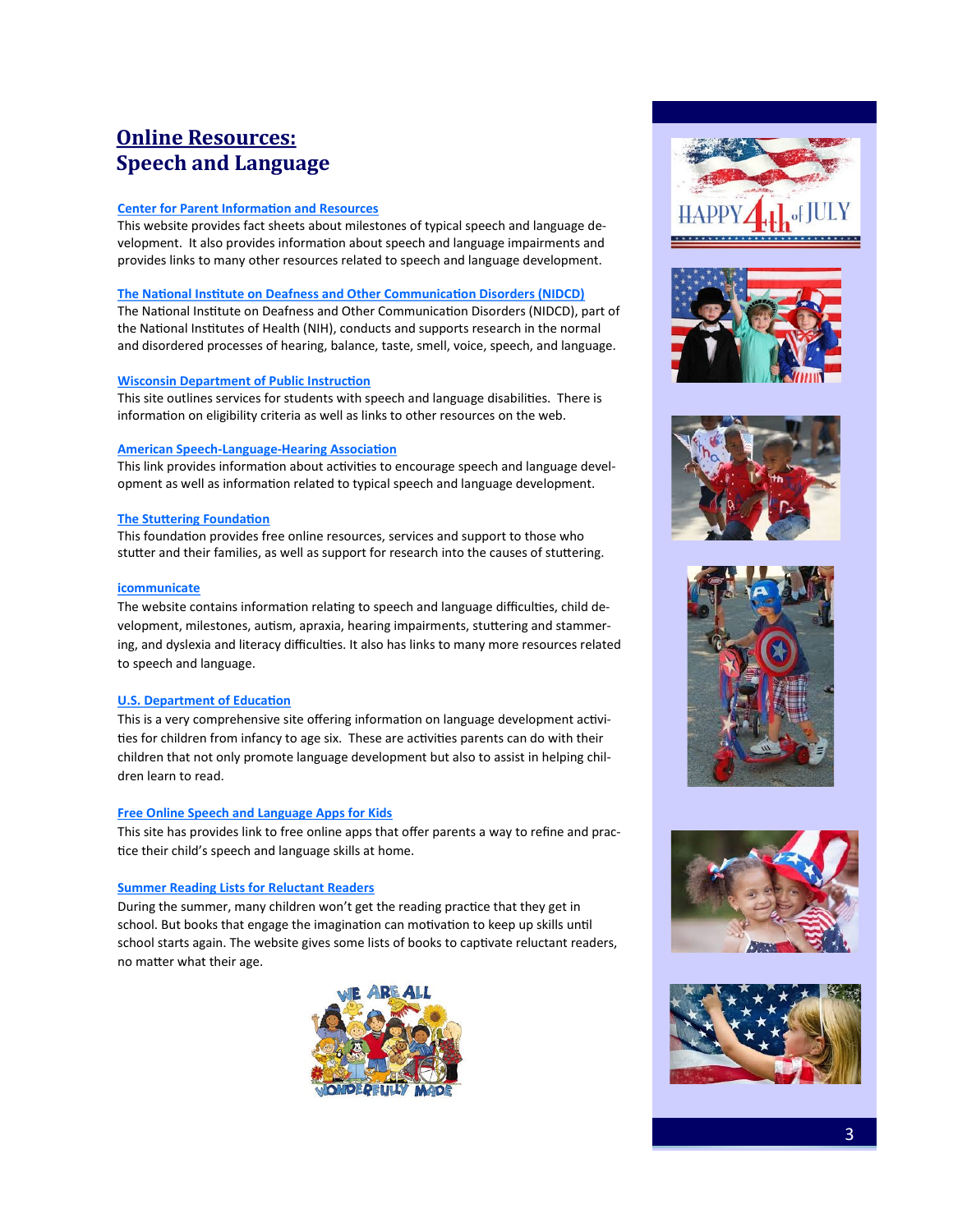#### **WI FACETS**



**Webinar title links to information & registration for FREE [WI FACETS](http://www.wifacets.org/events)  [workshops & webinars:](http://www.wifacets.org/events)**  By phone, Sandra: 877-374-0511 **All webinars 12:00—1:00 PM (unless otherwise noted)** 

#### **[Youth Leadership Summit](http://wifacets.org/events/event/youth-leadership-summit-5)**

A free Summit all about leadership, advocacy, college, careers and healthy relationships. For high school students with disabilities who are interested in becoming leaders and advocates for themselves and others with disabilities. Meet other teens and learn how to plan your future. For information, contact Matthew Zellmer, WI FACETS, mzellmer@wifacets.org or 414-374- 4645, ext. 203. **Date:** Daily, Monday, July 9, 2018 to Friday, July 13, 2018 **Location:** Mequon Nature Preserve

#### **[Cómo Abogar por su Hijo \(a\) de](http://wifacets.org/events/event/c%C3%B3mo-abogar-por-su-hijo-de-manera-eficaz)  [Manera Eficaz](http://wifacets.org/events/event/c%C3%B3mo-abogar-por-su-hijo-de-manera-eficaz)**

**(Telephone Workshop in Spanish)** Cada padre desea ver a su hijo feliz, saludable y ser parte de su comunidad. Sin embargo en muchas ocasiones, los padres necesitan abogar para que sus hijos reciban los servicios que necesitan. Este taller muestra cómo los padres pueden abogar por sus hijos de manera eficaz.

**Date:** Thursday, July 12, 2018





# **Instructional Trends**





Trauma-Sensitive Schools (TSS) is an innovation in which schools infuse the core values of safety, trust, choice, collaboration, and empowerment into their Multi-level System of Support's practices. TSS acknowledges the high prevalence of traumatic exposure for students, the importance of staff well-being and strives to meet the unique needs of all learners. - *Black, P., Cook, E & Daniel, S. 2017*

Exposure to traumatic events in childhood is extraordinarily common. Although not all exposure to trauma leads to difficulty in functioning, research tells us that exposure to trauma and toxic stress changes people**.** Just as a physical assault on the body can cause bodily impairment, psychological trauma can result in a mental injury that impacts such things as a child's ability to regulate emotions, attend to classroom activities, and/or achieve normal developmental milestones.

Schools have a great ability to prevent and mitigate the impacts of traumatic exposure on our youth. By becoming a trauma-sensitive school, schools can become a protective factor for these students and increase the social and emotional and academic skills of the entire school body.

Trauma-sensitive schools is a *process, not a product*. Strategic and thoughtful implementation is critical to ensure successful implementation. Using the principles of [implementation science,](http://nirn.fpg.unc.edu/) the Wisconsin Department of Public Instruction has worked to create an **[Online Professional Learning System](https://dpi.wi.gov/sspw/mental-health/trauma/modules)** to help support schools as they embark on the transformative process of becoming a TSS. (While these modules were designed for school professionals they do contain information that might be useful for families.)

The **TSS Professional Learning System** is meant to integrate into a school's existing equitably multi-[level system of support](https://dpi.wi.gov/sites/default/files/imce/rti/pdf/rti-emlss-framework.pdf) to promote maximum sustainability and to ensure the implementation is meaningful and manageable.

## **Research to Read**

**Parental Involvement in Speech-Language Intervention** Finley, Victoria Beech, Honors Theses Paper 75 (2012). **[Article Link](https://aquila.usm.edu/cgi/viewcontent.cgi?article=1074&context=honors_theses)**

**ABSTRACT:** This thesis examines how parents of children who are successful in therapy are involved, from the parent's perspective. Literature on parental involvement in therapy is limited, especially findings from the parent's perspective. This thesis follows a phenomenological qualitative design. The investigator interviewed three mothers regarding their participation. The investigator then transcribed the interviews and cyclically analyzed them to find salient themes across all three. There were two shared themes, acceptance and emotions. It is hoped that this study will provide insight for other parents so that they can contribute to their children's success in speech-language intervention.